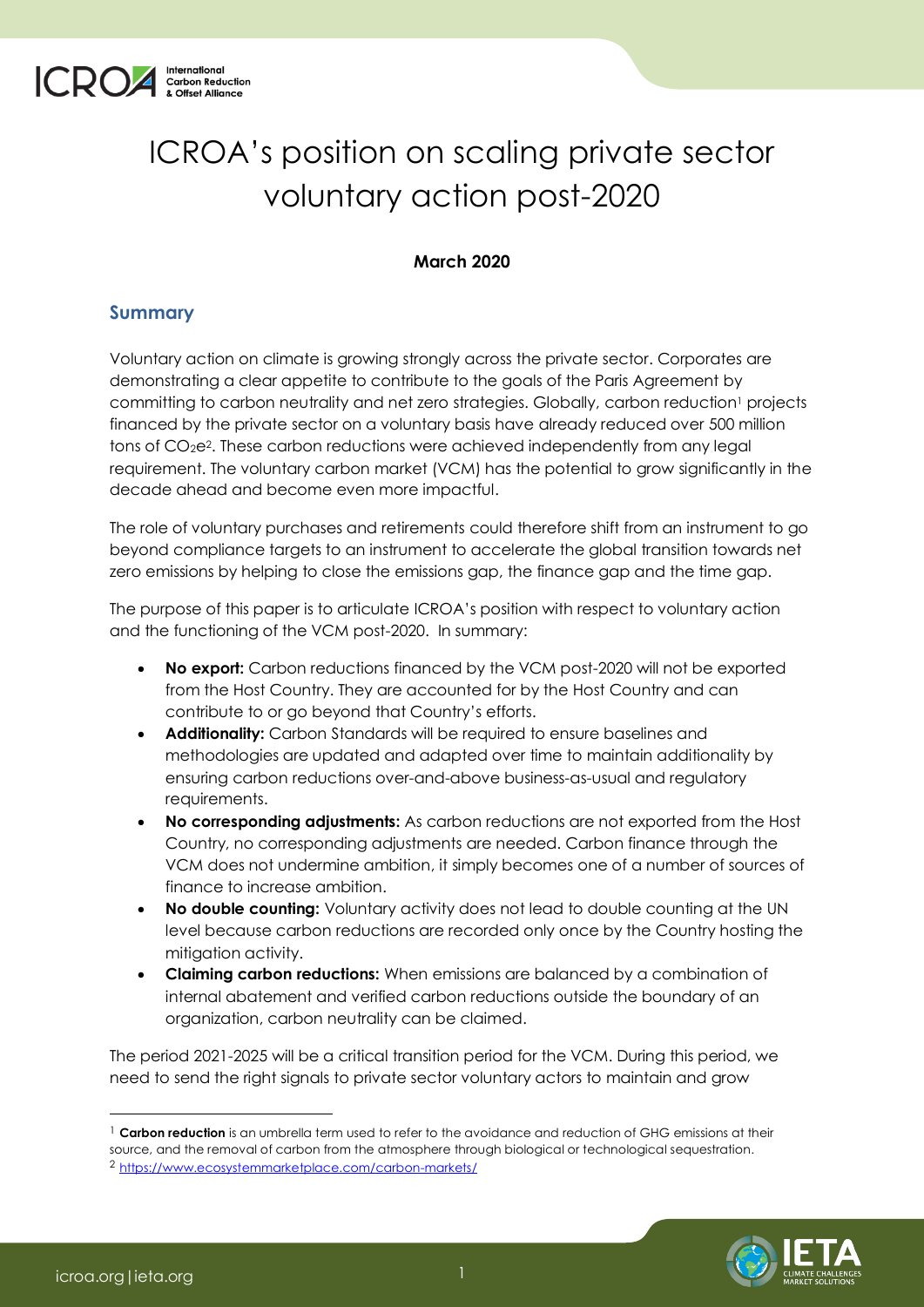

demand, use existing supply from pre-2021 vintages to serve this demand, and create the market mechanisms for the development of new supply3.

**The private sector can play an important role in the greater context of global climate action under the Paris Agreement by maximizing mitigation immediately. This paper sets out how the contribution from voluntary action can be increased under the Paris Agreement - specifically, how the issues of additionality, reporting and claiming carbon reductions are addressed under a voluntary regime as opposed to national policies and regulations.**

### **The critical importance of private sector voluntary action**

Private sector finance through voluntary action has been generating credible mitigation for more than 10 years, in response to the IPCC's call for action and the need to reach net zero GHG emissions by 2050. These early investments prior to the adoption of the Paris Agreement demonstrated how mitigation can be done effectively. In fact, **corporates showing climate leadership by voluntarily achieving carbon neutrality are financing immediate carbon reductions in line with the recognized urgency of the global climate situation**. They will continue to do so and raise global ambition if we do not undermine their efforts.

At this time the sum of all Country GHG carbon reduction targets under the Paris Agreement is not sufficient to deliver a stable climate, and the timely implementation of Nationally Determined Contributions (NDCs) is uncertain4. Until adequate regulations are in place across all Countries to deliver the goals of the Paris Agreement, there is a real need for increased voluntary activity to fund mitigation that would not otherwise happen and to assist Countries to increase their mitigation efforts.

To encourage voluntary action from the private sector**, corporates must be able to demonstrate and communicate their commitment and impact to customers, investors and employees through claims of carbon neutrality; and, prepare themselves for effective economy wide regulation.**

### **Driving additional mitigation and ensuring adequate reporting of carbon reductions under the Paris Agreement**

Since the adoption of the Paris Agreement in 2015, ICROA has explored the impact of the Agreement's 'bottom-up' architecture on the environmental integrity of voluntary action to ensure that the ICROA Code of Best Practice continues to define the highest standards for voluntary action. Specifically, ICROA has examined the key aspects of additionality,

<sup>4</sup> The implementation of NDCs by Parties can be underpinned by national policies and regulation. It is the global response to climate change delivered by sovereign governments within the UNFCCC framework. In contrast, private sector voluntary action is driven by the private sector's appetite to prepare for the introduction of such policies or to have a climate impact that exceeds the national contribution. It complements the Parties' action and can help them consider more ambitious targets, but it does not operate under policies and regulations of the sovereign system.



<sup>3</sup> In doing so ICROA is aligned with ICAO's CORSIA offsetting requirements for the 2021-2023 cycle.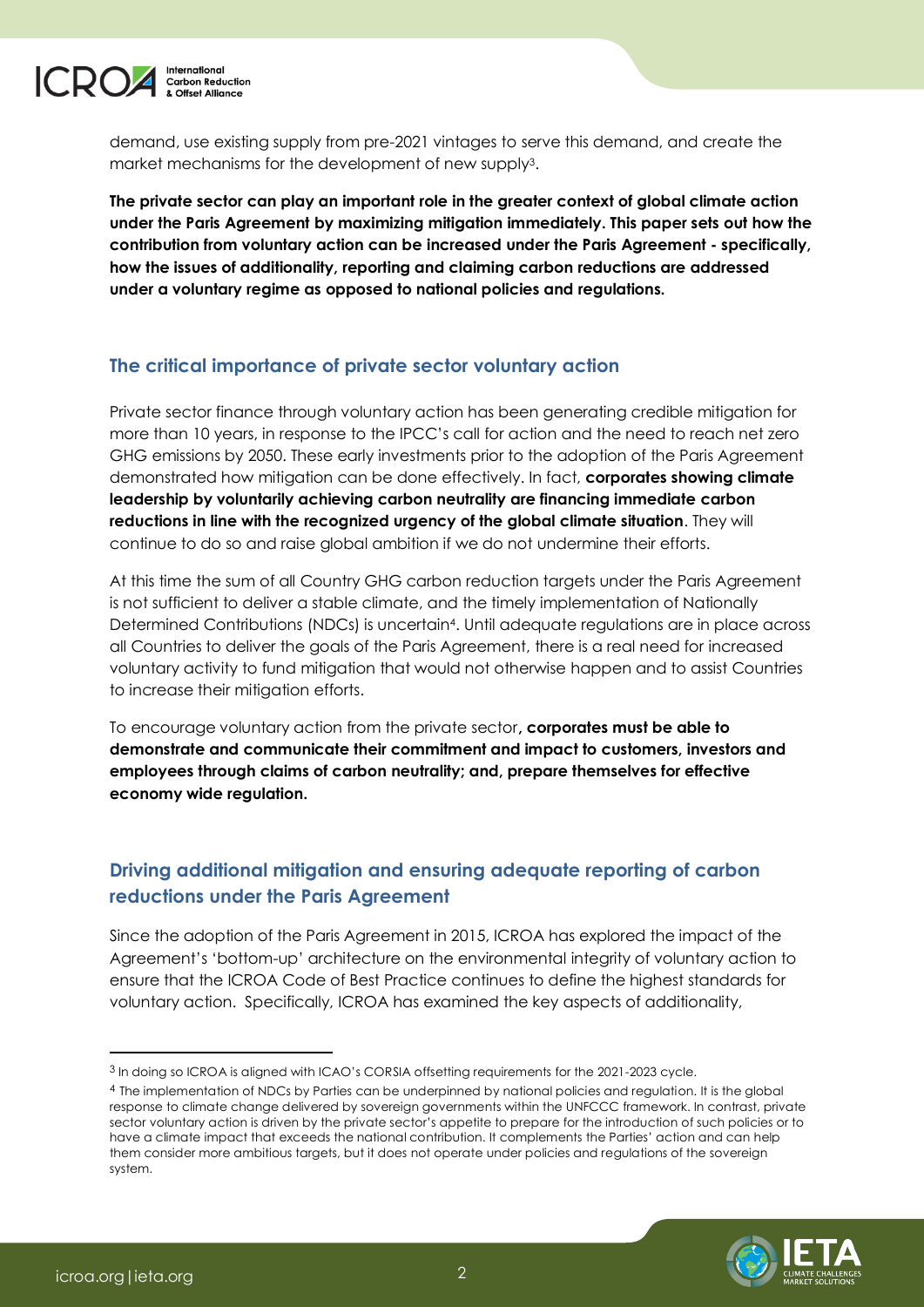

reporting and claiming within the context of the essential differences between voluntary and compliance action.

#### **As set out below, the integrity of voluntary action and claims of carbon neutrality can be maintained under the Paris Agreement** because:

- Corporate GHG accounts are not reported and aggregated to a Country level and therefore not reported to the UN.
- The Host Country where a mitigation activity delivers carbon reductions reports those reductions to the UN. The reductions are not exported to the national jurisdiction of the corporate providing the carbon finance. Hence, carbon reductions are counted once only at the UN level by the Host Country.
- Credible third-party Carbon Standards<sup>5</sup> will continue to assure that additionality is maintained.

#### *Ensuring the additionality of voluntary action*

*For private sector entities taking voluntary action, additionality is assured when mitigation initiatives are validated and verified by credible third-party Carbon Standards that ensure carbon reductions are over-and-above business-as-usual and regulatory requirements. The ICROA Code of Best Practice recognizes only third-party Carbon Standards that assure additionality.* 

Unlike the Kyoto Protocol that preceded the Paris Agreement, all Countries will now set emission reduction goals through their NDCs and report progress against these goals to the UN. Over time, this will result in more national regulations to limit GHG emissions until NDCs are effective on an economy-wide basis. As many Countries are still to develop economy-wide NDCs fully supported by policy and regulation that deliver reductions in line with the Paris Agreement's goals, there is scope for additional mitigation initiatives that require private sector finance.

However, as Countries ratchet up their policies and regulations to meet national targets, business-as-usual will change. To reflect these changing circumstances, Carbon Standards will be required to ensure baselines and methodologies are updated and adapted over time to maintain additionality by ensuring carbon reductions over-and-above business-as-usual.

#### *Reporting voluntary action under the Paris Agreement*

*When additionality is adequately addressed by Carbon Standards, voluntary action is additional to Country commitments under the Paris Agreement, and does not undermine nor distort reporting of progress because carbon reductions are recorded only once at the UN level by the Country hosting the mitigation activity.*



<sup>&</sup>lt;sup>5</sup> For more information on the Standards approved by ICROA, visit our [website.](https://www.icroa.org/The-ICROA-Code-of-Best-Practice/)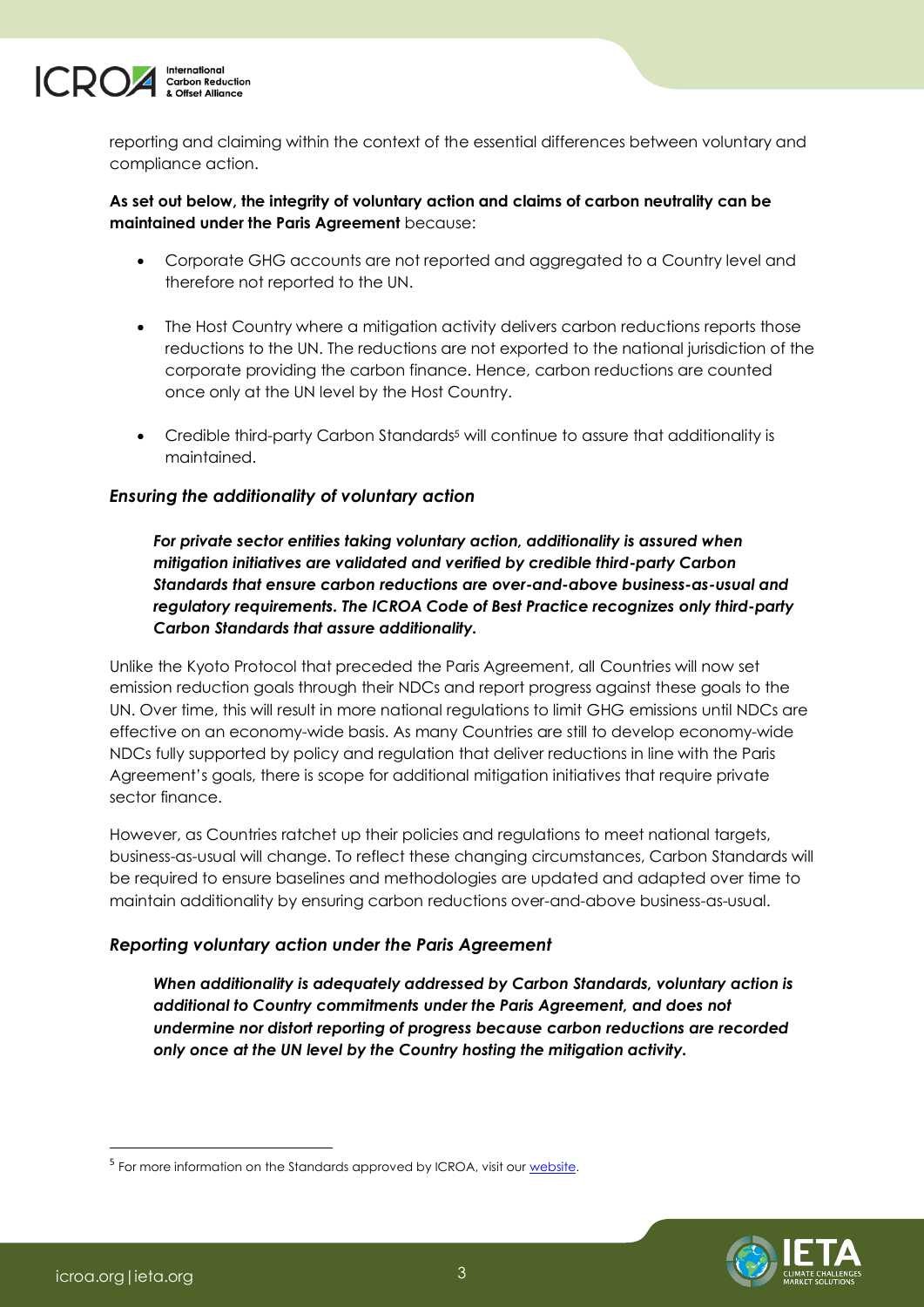

Countries that host mitigation activities established under credible Carbon Standards will report lower actual emissions in their national inventory, and against their national reduction targets as reported to the UN.

Countries in which private sector entities have operations that give rise to emissions will fully capture that corporate's in-Country emissions within its national inventory. However, national GHG accounts as reported to the UN do not count the voluntary use of carbon reductions from other jurisdictions to compensate for a corporate's in-Country emissions.

Therefore, carbon reductions delivered through the voluntary purchase and retirement of carbon credits are counted just once at the UN level - by the Country that hosts the mitigation activity that gave rise to the carbon credits. As private sector entities have no reporting requirements to the UN, their voluntary actions are not double counted in the UN's global inventory (This point is further illustrated and detailed in the Appendix).

**In contrast, Countries (and sectors such as Aviation with CORSIA) may choose to use national or international compliance carbon markets to finance rapid and cost-effective carbon reductions. This requires that the acquired carbon reductions are exported from the Host Country to the Acquiring Country (or sector).** An international accounting adjustment, which must be agreed by the Host Country, is required to ensure carbon reductions for compliance purposes are reported once only to the UN6.

#### *Making claims that communicate voluntary action*

*Private sector entities can claim mitigation outcomes when Carbon Standard registries are used to record and transact uniquely identified carbon reductions from validated and verified mitigation activities. Credible claims of carbon neutrality are supported when registries also are used to retire or cancel a sufficient number of carbon reductions.*

The processes currently used by Carbon Standards to verify, register, transact and retire carbon reductions will continue as they do now. Registries track transactions and retirements, providing private sector entities unencumbered legal title to claim the carbon reductions in their corporate GHG accounts. Claims of carbon neutrality by an entity can be made when carbon reductions equal to the reported emissions from the subject of the claims are retired or cancelled in registries.

For the purposes of this paper, carbon neutrality is the state achieved over a specified period of time when the GHG emissions within the defined boundary of an entity's operations, product or services are balanced by a combination of internal reduction activities and the retirement of verified carbon reductions of the same amount outside that defined boundary.

<sup>6</sup> In the context of CORSIA, the eligible carbon reductions for the 2021-2023 cycle will be Kyoto units and therefore won't require this adjustment.

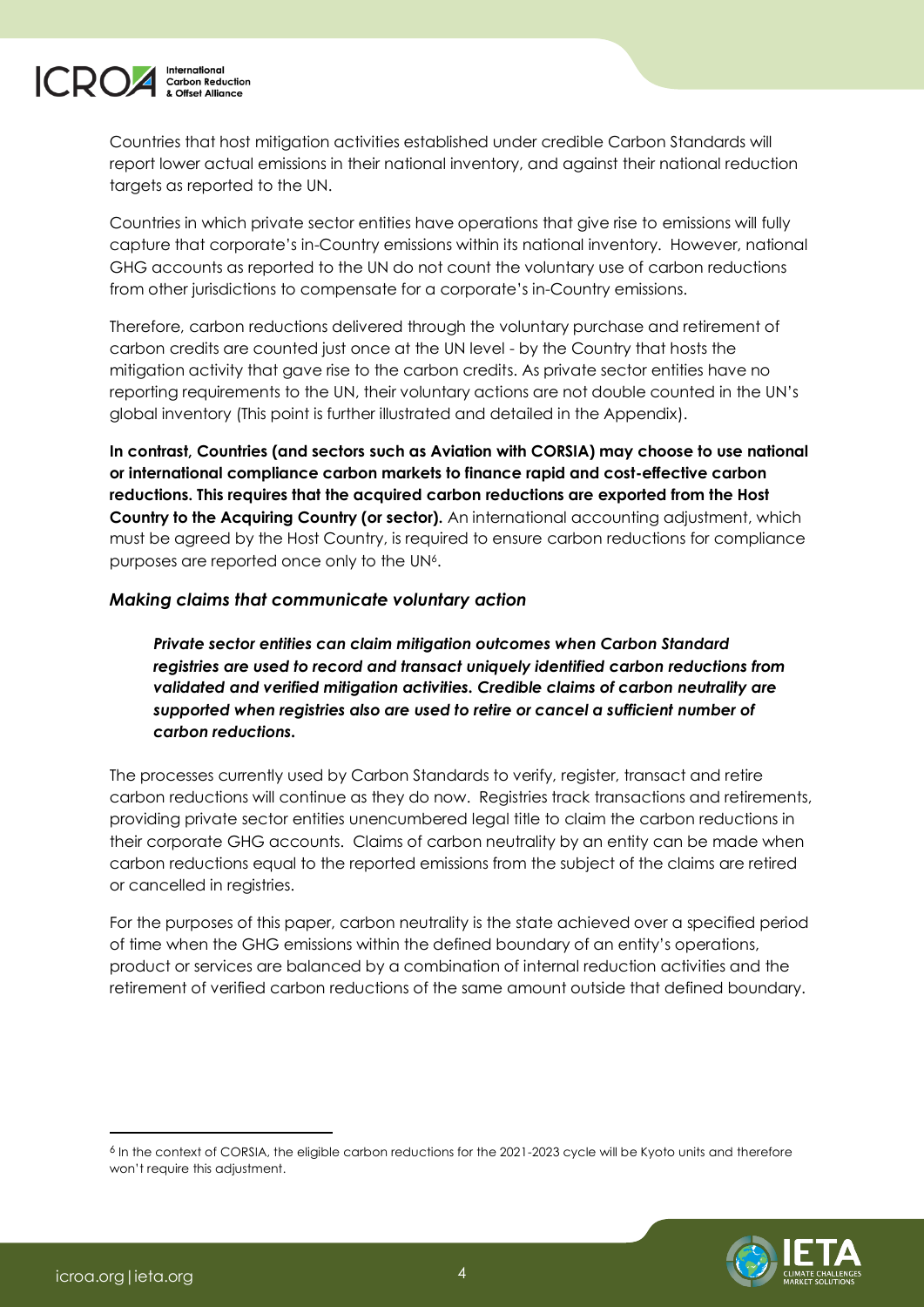

### **Conclusion and next steps**

The members of ICROA are dedicated to enabling private sector financing for the transformation implicit in the goals of the Paris Agreement. ICROA's work to realize the fullest potential for private sector voluntary action continues. We can only achieve our objective in partnership with market participants, civil society and Parties, from whom we invite feedback on this paper. Please direct questions and comments to Antoine Diemert at the ICROA secretariat: [diemert@ieta.org.](mailto:diemert@ieta.org)

In the coming months, ICROA intends to focus its work on:

- Ensuring the transparency of voluntary action which ought to follow rigorous protocols and continue to be tracked in independent registries.
- Framing a transition for the VCM towards greater impact on the ground, where governments can accommodate voluntary action in their improved NDCs.
- Ensuring that the claims available add value to corporates so we can grow the global volume of private sector finance to mitigation.

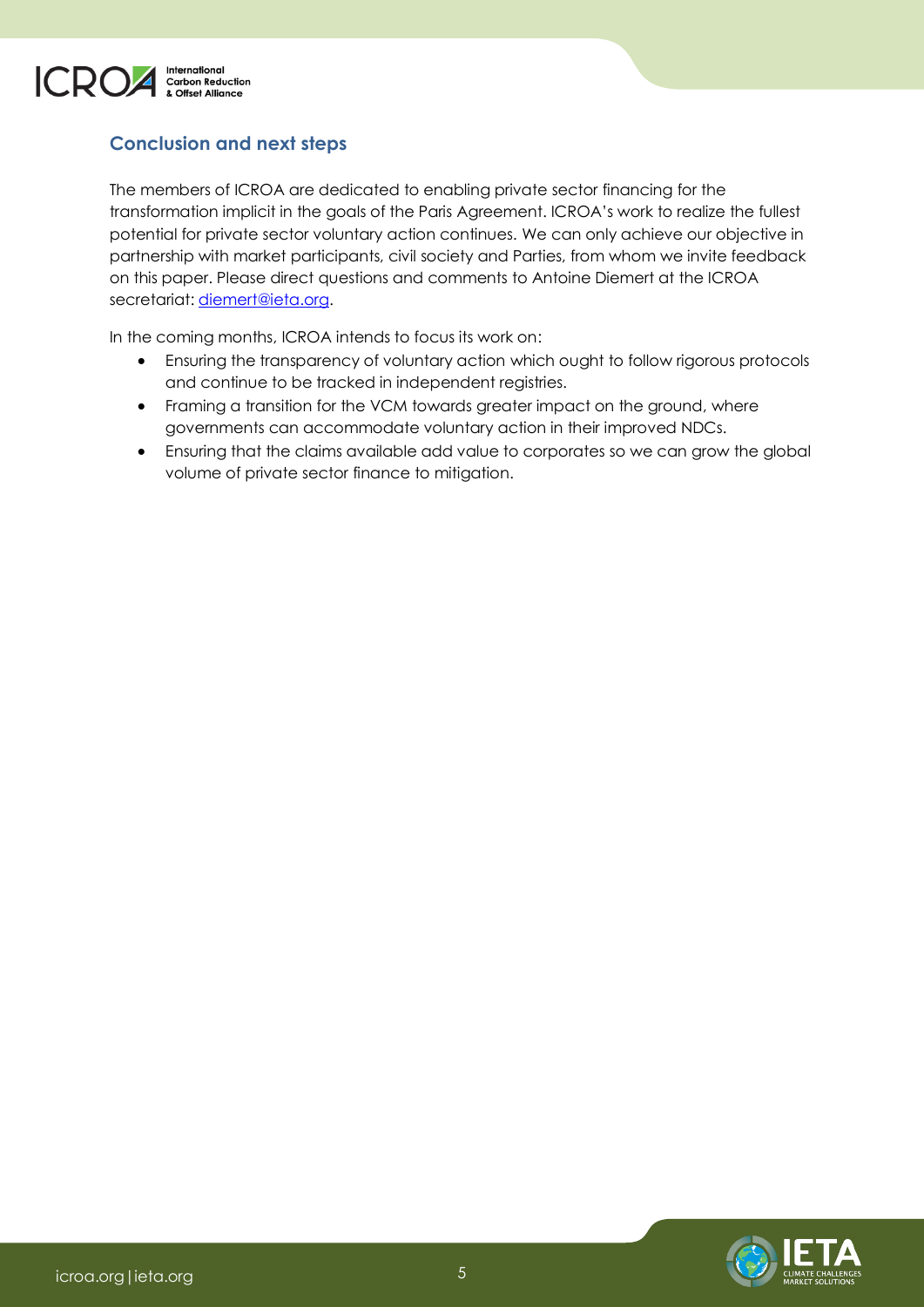

## **Appendix**

### **Accounting for carbon reductions under the Paris Agreement**

Discussions about double claiming tend to be rather abstract and there continues to be a significant amount of confusion about this. The diagrams below illustrate the process that a corporate without an obligation to reduce its emissions would undertake to engage with the VCM.

**Figure 1** below sets out a starting point where there are two Countries with different GHG inventories. The Host Country emits a total of 150 tCO<sub>2</sub>e, and the Country of Buyer (where the corporate in question is based/headquartered) emits a total of 850 tCO<sub>2</sub>e, making the total equal to  $1,000$  tCO<sub>2</sub>e. In this case, the Actual tCO<sub>2</sub>e as reported under the Paris Agreement is the same as the Reported tCO<sub>2</sub>e. For the purposes of these diagrams, we assume the NDC is the same as the indicated inventory of each Country.

In the Country of Buyer we also find a corporate with a GHG footprint that equals 50 tCO $_2$ e but which is not regulated under its Country's NDC (i.e., the corporate does not have an obligation to reduce its GHG emissions). This corporate could be, for example, a large product delivery company with a number of warehouses and a large fleet of vehicles. Even though the electricity and gasoline the company consumes contribute to the Country's GHG emissions, the company itself is not regulated under the Country's NDC.



# 1. tCO<sub>2</sub>e (Baseline): 1,000 Actual; 1,000 Reported

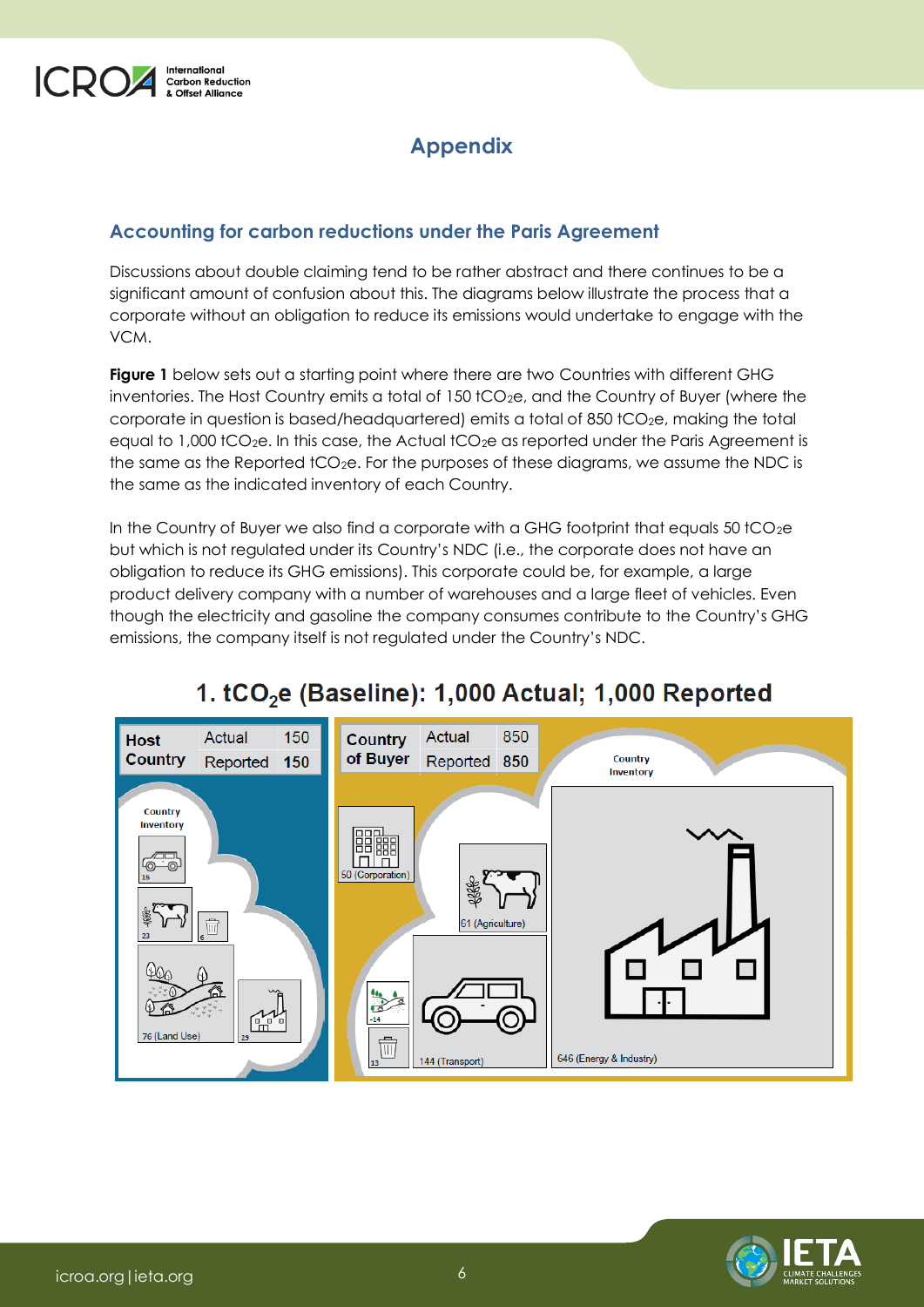

**Figure 2** below illustrates that the corporate has undertaken activities to reduce its Scope 1 and Scope 2 emissions by 40 tons to meet a science-based target (SBT). Specifically, it has reduced its footprint by 30 tCO<sub>2</sub>e through investments in upgraded boilers, efficient lighting, and purchasing renewable energy, and reduced another 10 tCO<sub>2</sub>e through its investment in a fleet of electric vehicles. This means that the corporate's (residual) footprint equals 10 tCO2e, and the Country of Buyer's Actual and Reported tCO2e under the Paris Agreement now equal  $810$ t $CO<sub>2</sub>e$ .



# 2. tCO<sub>2</sub>e (Corporate SBT): 960 Actual; 960 Reported

Figure 2 illustrates that in the context of meeting SBTs, double claiming is (already) happening. The reductions achieved by the corporate to meet its SBT are claimed by the corporate, but also accrue to the benefit of the Country where the corporate is based.

**Figure 3** below introduces the concept of carbon credits traded across borders, whereby the corporate with a residual footprint of 10 tCO2e invests in a project that restores or conserves forest in the Host Country and reduces 10 tCO2e.In this example, no corresponding adjustments are made. As illustrated in the figure, the project reduces the emissions from the land use sector in the Host Country, helping that Country reduce its footprint and thus meet its NDC, while the corporate uses those same carbon reductions to compensate for its residual footprint. While in this case there is double claiming, the integrity of the accounting under the Paris Agreement is not undermined because the 10 tCO<sub>2</sub>e reduced in the Host Country and claimed by the corporate never show up in the Country of Buyer's NDC (no double counting). In other words, these are different accounting systems, and the Actual and Reported tCO<sub>2</sub>e across both Countries are the same.

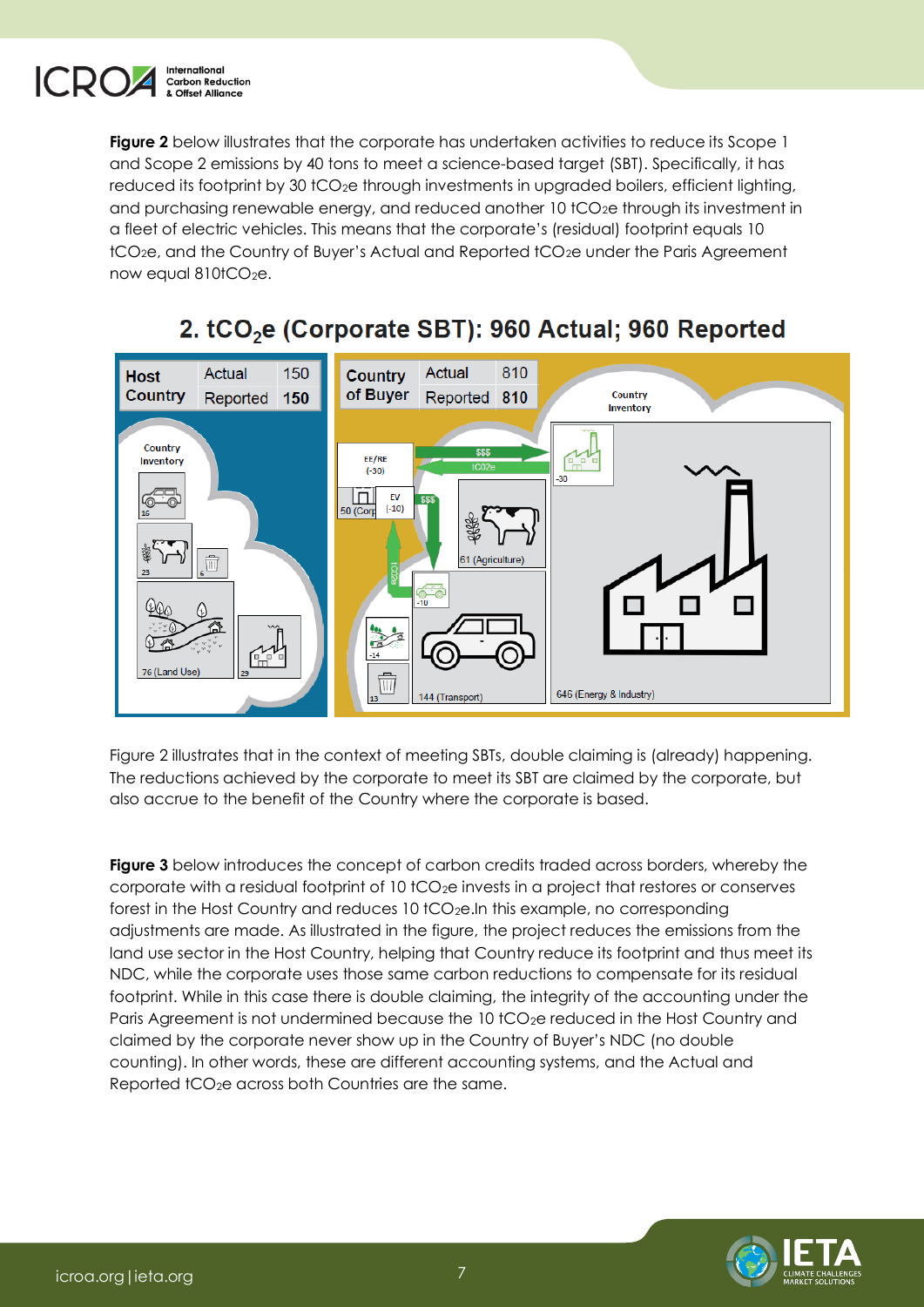

# 3. tCO<sub>2</sub>e (Trade, Voluntary, No CA): 950 Actual; 950 Reported



**Figure 4** below takes the analysis a step further, by illustrating what would happen if the Host Country were to make a corresponding adjustment on the back of the  $10$  tCO<sub>2</sub>e reduced by the project that received the investment from the corporate. Interestingly, the corresponding adjustment throws the accounting under the Paris Agreement out of balance. In this example, Actual and Reported tCO<sub>2</sub>e are no longer the same.

# 4. tCO<sub>2</sub>e (Trade, Voluntary + CA): 950 Actual; 960 Reported